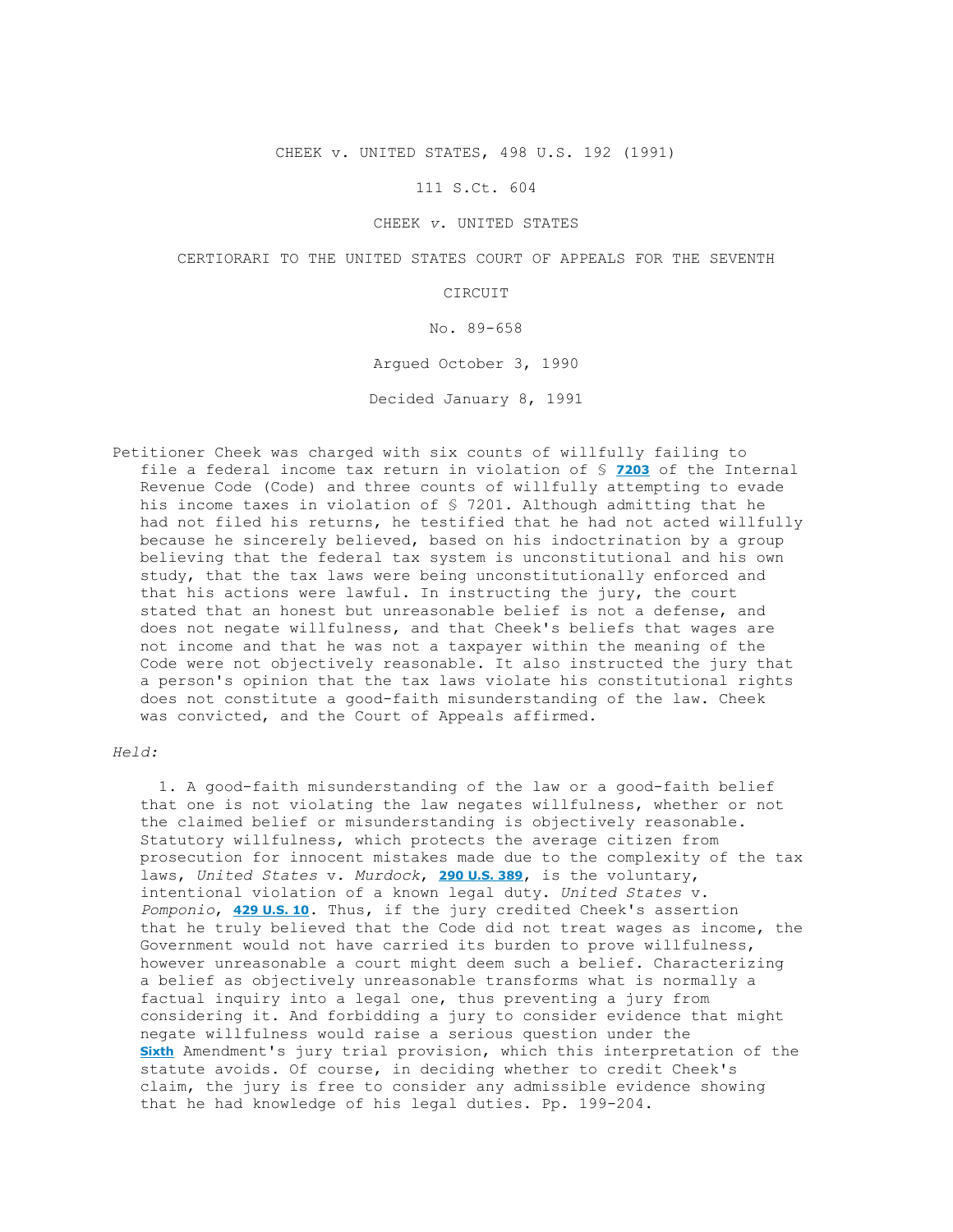### Page 193

 2. It was proper for the trial court to instruct the jury not to consider Cheek's claim that the tax laws are unconstitutional, since a defendant's views about the tax statutes' validity are irrelevant to the issue of willfulness, and should not be heard by a jury. Unlike the claims in the *Murdock-Pomponio* line of cases, claims that Code provisions are unconstitutional do not arise from innocent mistakes caused by the Code's complexity. Rather, they reveal full knowledge of the provisions at issue and a studied conclusion that those provisions are invalid and unenforceable. Congress could not have contemplated that a taxpayer, without risking criminal prosecution, could ignore his duties under the Code and refuse to utilize the mechanisms Congress provided to present his invalidity claims to the courts and to abide by their decisions. Cheek was free to pay the tax, file for a refund, and, if denied, present his claims to the courts. Also, without paying the tax, he could have challenged claims of tax deficiencies in the Tax Court. Pp. 204-207.

[882 F.2d 1263](http://www.loislaw.com/pns/doclink.htp?alias=F7CASE&cite=882+F.2d+1263), vacated and remanded.

WHITE, J., delivered the opinion of the Court, in which REHNQUIST, C.J., and STEVENS, O'CONNOR, and KENNEDY, JJ., joined. SCALIA, J., filed an opinion concurring in the judgment, *post*, p. 207. BLACKMUN, J., filed a dissenting opinion, in which MARSHALL, J., joined, *post*, p. 209. SOUTER, J., took no part in the consideration or decision of the case.

 *William R. Coulson* argued the cause for petitioner. With him on the briefs was *Susan M. Keegan*.

 *Edwin S. Kneedler* argued the cause for the United States. With him on the brief were *Solicitor General Starr, Assistant Attorney General Peterson, Deputy Solicitor General Bryson, Robert E. Lindsay*, and *Alan Hechtkopf*.

JUSTICE WHITE delivered the opinion of the Court.

 Title 26, § 7201 of the United States Code provides that any person "who willfully attempts in any manner to evade or defeat any tax imposed by this title or the payment thereof" shall be guilty of a felony. Under **[26 U.S.C. § 7203](http://www.loislaw.com/pns/doclink.htp?dockey=18550849@USCODE&alias=USCODE&cite=26+U.S.C.+%A7+7203)**, "[a]ny person required under this title . . . or by regulations made under authority thereof to make a return . . . who willfully fails to . . . make such return" shall be guilty of a misdemeanor. Page 194 This case turns on the meaning of the word "willfully" as used in §§ 7201 and 7203.

**I** 

 Petitioner John L. Cheek has been a pilot for American Airlines since 1973. He filed federal income tax returns through 1979, but thereafter ceased to file returns.**[\[fn1\]](http://www.loislaw.com/pns/docview.htp?query=%28%28cheek+v+united+states%29%3CIN%3E%28OC%2CCA%29%29&srcquery=P@eLsoKQglAwAAAAAB&sortspec=date+desc&resstart=0&respage=25&hidesummary=0&booklist=P@eLsoKQglKy1OTixOBQAI%29QKF&logauto=&bottomID=BOTTOMID&hits=3&curdoc=2&k2dockey=338100@COLL32#[fn1]00)** He also claimed an increasing number of withholding allowances — eventually claiming 60 allowances by mid-1980 — and for the years 1981 to 1984 indicated on his W-4 forms that he was exempt from federal income taxes. In 1983, petitioner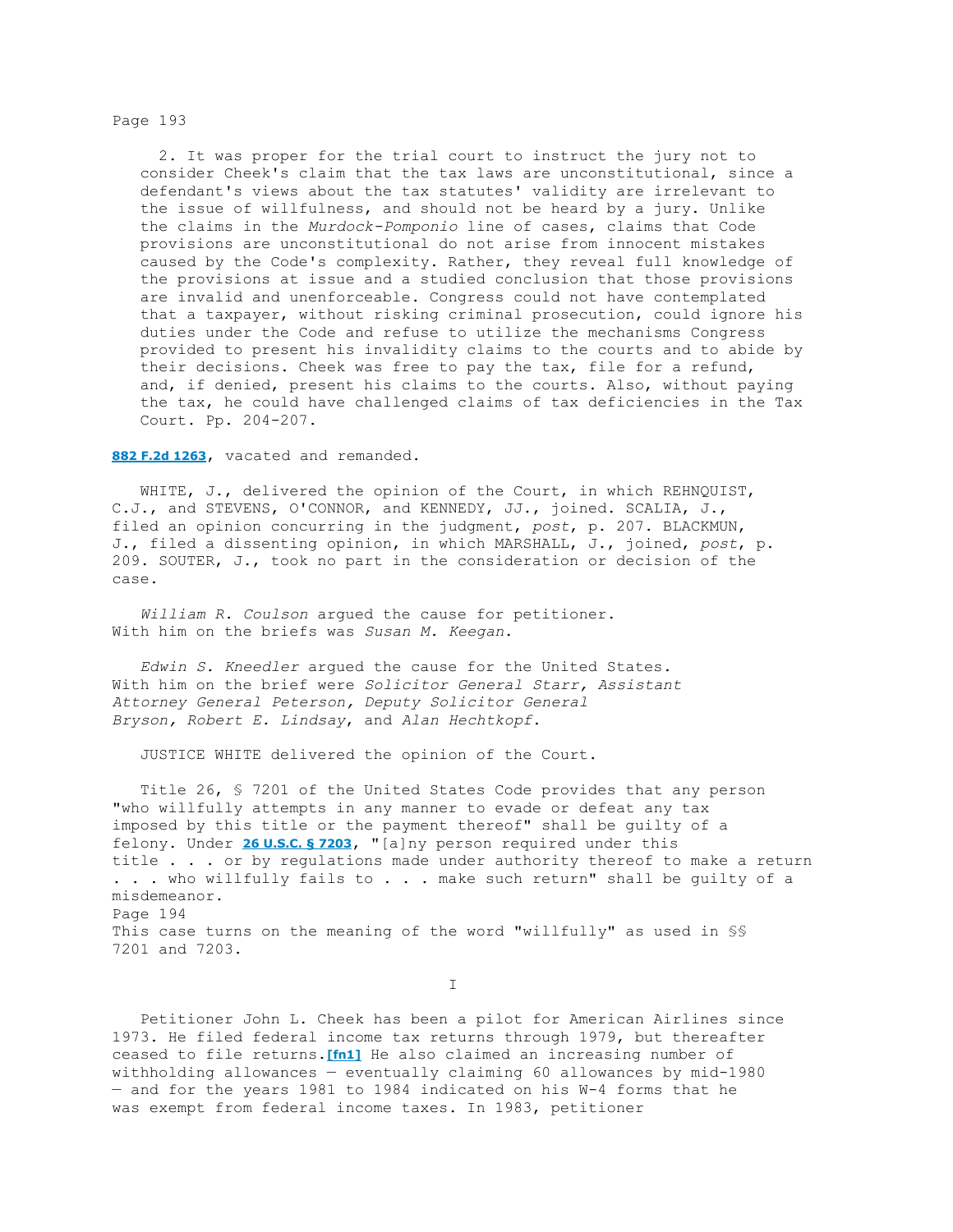unsuccessfully sought a refund of all tax withheld by his employer in 1982. Petitioner's income during this period at all times far exceeded the minimum necessary to trigger the statutory filing requirement.

 As a result of his activities, petitioner was indicted for 10 violations of federal law. He was charged with six counts of willfully failing to file a federal income tax return for the years 1980, 1981, and 1983 through 1986, in violation of **[26 U.S.C. § 7203](http://www.loislaw.com/pns/doclink.htp?dockey=18550849@USCODE&alias=USCODE&cite=26+U.S.C.+%A7+7203)**. He was further charged with three counts of willfully attempting to evade his income taxes for the years 1980, 1981, and 1983 in violation of **[26 U.S.C. § 7201](http://www.loislaw.com/pns/doclink.htp?dockey=18550847@USCODE&alias=USCODE&cite=26+U.S.C.+%A7+7201)**. In those years, American Airlines withheld substantially less than the amount of tax petitioner owed because of the numerous allowances and exempt status he claimed on his W-4 forms.**[\[fn2\]](http://www.loislaw.com/pns/docview.htp?query=%28%28cheek+v+united+states%29%3CIN%3E%28OC%2CCA%29%29&srcquery=P@eLsoKQglAwAAAAAB&sortspec=date+desc&resstart=0&respage=25&hidesummary=0&booklist=P@eLsoKQglKy1OTixOBQAI%29QKF&logauto=&bottomID=BOTTOMID&hits=3&curdoc=2&k2dockey=338100@COLL32#[fn2]00)** The tax offenses with which petitioner was charged are specific intent crimes that require the defendant to have acted willfully.

 At trial, the evidence established that, between 1982 and 1986, petitioner was involved in at least four civil cases that Page 195

challenged various aspects of the federal income tax system.**[\[fn3\]](http://www.loislaw.com/pns/docview.htp?query=%28%28cheek+v+united+states%29%3CIN%3E%28OC%2CCA%29%29&srcquery=P@eLsoKQglAwAAAAAB&sortspec=date+desc&resstart=0&respage=25&hidesummary=0&booklist=P@eLsoKQglKy1OTixOBQAI%29QKF&logauto=&bottomID=BOTTOMID&hits=3&curdoc=2&k2dockey=338100@COLL32#[fn3]00)** In all four of those cases, the plaintiffs were informed by the courts that many of their arguments, including that they were not taxpayers within the meaning of the tax laws, that wages are not income, that the **[Sixteenth](http://www.loislaw.com/pns/doclink.htp?dockey=17286061@USCONST&alias=USCONST&cite=Amend.+XVI#PR0)** Amendment does not authorize the imposition of an income tax on individuals, and that the **[Sixteenth](http://www.loislaw.com/pns/doclink.htp?dockey=17286061@USCONST&alias=USCONST&cite=Amend.+XVI#PR0)** Amendment is unenforceable, were frivolous or had been repeatedly rejected by the courts. During this time period, petitioner also attended at least two criminal trials of persons charged with tax offenses. In addition, there was evidence that, in 1980 or 1981, an attorney had advised Cheek that the courts had rejected as frivolous the claim that wages are not income.**[\[fn4\]](http://www.loislaw.com/pns/docview.htp?query=%28%28cheek+v+united+states%29%3CIN%3E%28OC%2CCA%29%29&srcquery=P@eLsoKQglAwAAAAAB&sortspec=date+desc&resstart=0&respage=25&hidesummary=0&booklist=P@eLsoKQglKy1OTixOBQAI%29QKF&logauto=&bottomID=BOTTOMID&hits=3&curdoc=2&k2dockey=338100@COLL32#[fn4]00)**

 Cheek represented himself at trial and testified in his defense. He admitted that he had not filed personal income tax returns during the years in question. He testified that, as early as 1978, he had begun attending seminars sponsored Page 196

by, and following the advice of, a group that believes, among other things, that the federal tax system is unconstitutional. Some of the speakers at these meetings were lawyers who purported to give professional opinions about the invalidity of the federal income tax laws. Cheek produced a letter from an attorney stating that the **[Sixteenth](http://www.loislaw.com/pns/doclink.htp?dockey=17286061@USCONST&alias=USCONST&cite=Amend.+XVI#PR0)** Amendment did not authorize a tax on wages and salaries, but only on gain or profit. Petitioner's defense was that, based on the indoctrination he received from this group and from his own study, he sincerely believed that the tax laws were being unconstitutionally enforced and that his actions during the 1980-1986 period were lawful. He therefore argued that he had acted without the willfulness required for conviction of the various offenses with which he was charged.

 In the course of its instructions, the trial court advised the jury that, to prove "willfulness," the Government must prove the voluntary and intentional violation of a known legal duty, a burden that could not be proved by showing mistake, ignorance, or negligence. The court further advised the jury that an objectively reasonable good-faith misunderstanding of the law would negate willfulness, but mere disagreement with the law would not. The court described Cheek's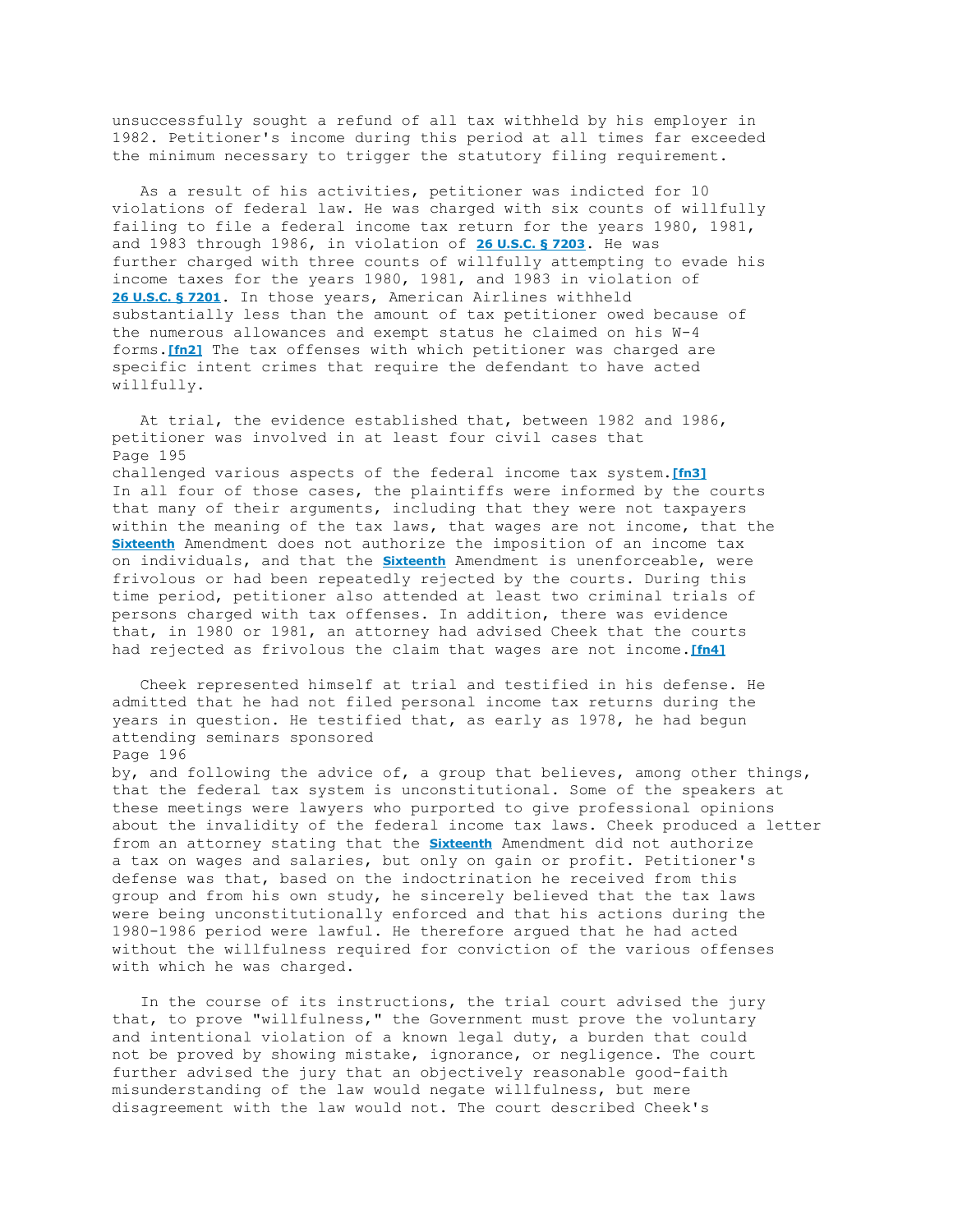beliefs about the income tax system,**[\[fn5\]](http://www.loislaw.com/pns/docview.htp?query=%28%28cheek+v+united+states%29%3CIN%3E%28OC%2CCA%29%29&srcquery=P@eLsoKQglAwAAAAAB&sortspec=date+desc&resstart=0&respage=25&hidesummary=0&booklist=P@eLsoKQglKy1OTixOBQAI%29QKF&logauto=&bottomID=BOTTOMID&hits=3&curdoc=2&k2dockey=338100@COLL32#[fn5]00)** and instructed the jury that, if it found that Cheek "honestly and reasonably believed that Page 197 he was not required to pay income taxes or to file tax returns," App. 81, a not guilty verdict should be returned.

 After several hours of deliberation, the jury sent a note to the judge that stated in part:

 "`We have a basic disagreement between some of us as to if Mr. Cheek honestly & reasonably believed that he was not required to pay income taxes.

. The set of the set of the set of the set of the set of the  $\alpha$ 

 "`Page 32 [the relevant jury instruction] discusses good faith misunderstanding & disagreement. Is there any additional clarification you can give us on this point?'" *Id*., at 85.

 The District Judge responded with a supplemental instruction containing the following statements:

 "[A] person's opinion that the tax laws violate his constitutional rights does not constitute a good faith misunderstanding of the law. Furthermore, a person's disagreement with the government's tax collection systems and policies does not constitute a good faith misunderstanding of the law." *Id*., at 86.

 At the end of the first day of deliberation, the jury sent out another note saying that it still could not reach a verdict because "[w]e are divided on the issue as to if Mr. Cheek honestly & reasonably believed that he was not required to pay income tax.'" *Id*., at 87. When the jury resumed its deliberations, the District Judge gave the jury an additional instruction. This instruction stated in part that "[a]n honest but unreasonable belief is not a defense, and does not negate willfulness," *id*., at 88, and that "[a]dvice or research resulting in the conclusion that wages of a privately employed person are not income or that the tax laws are unconstitutional is not objectively reasonable, and cannot serve as the basis for a good faith misunderstanding of the law defense." *Ibid*. The court also instructed the jury that "[p]ersistent refusal to acknowledge the law does not constitute a good Page 198 faith misunderstanding of the law." *Ibid*. Approximately two hours later, the jury returned a verdict finding petitioner guilty on all counts.**[\[fn6\]](http://www.loislaw.com/pns/docview.htp?query=%28%28cheek+v+united+states%29%3CIN%3E%28OC%2CCA%29%29&srcquery=P@eLsoKQglAwAAAAAB&sortspec=date+desc&resstart=0&respage=25&hidesummary=0&booklist=P@eLsoKQglKy1OTixOBQAI%29QKF&logauto=&bottomID=BOTTOMID&hits=3&curdoc=2&k2dockey=338100@COLL32#[fn6]00)**

 Petitioner appealed his convictions, arguing that the District Court erred by instructing the jury that only an objectively reasonable misunderstanding of the law negates the statutory willfulness requirement. The United States Court of Appeals for the Seventh Circuit rejected that contention, and affirmed the convictions. **[882 F.2d 1263](http://www.loislaw.com/pns/doclink.htp?alias=F7CASE&cite=882+F.2d+1263)** (1989). In prior cases, the Seventh Circuit had made clear that good-faith misunderstanding of the law negates willfulness only if the defendant's beliefs are objectively reasonable; in the Seventh Circuit, even actual ignorance is not a defense unless the defendant's ignorance was itself objectively reasonable. See, *e.g., United States* v. *Buckner*, **[830 F.2d 102](http://www.loislaw.com/pns/doclink.htp?alias=F7CASE&cite=830+F.2d+102)** (1987). In its opinion in this case, the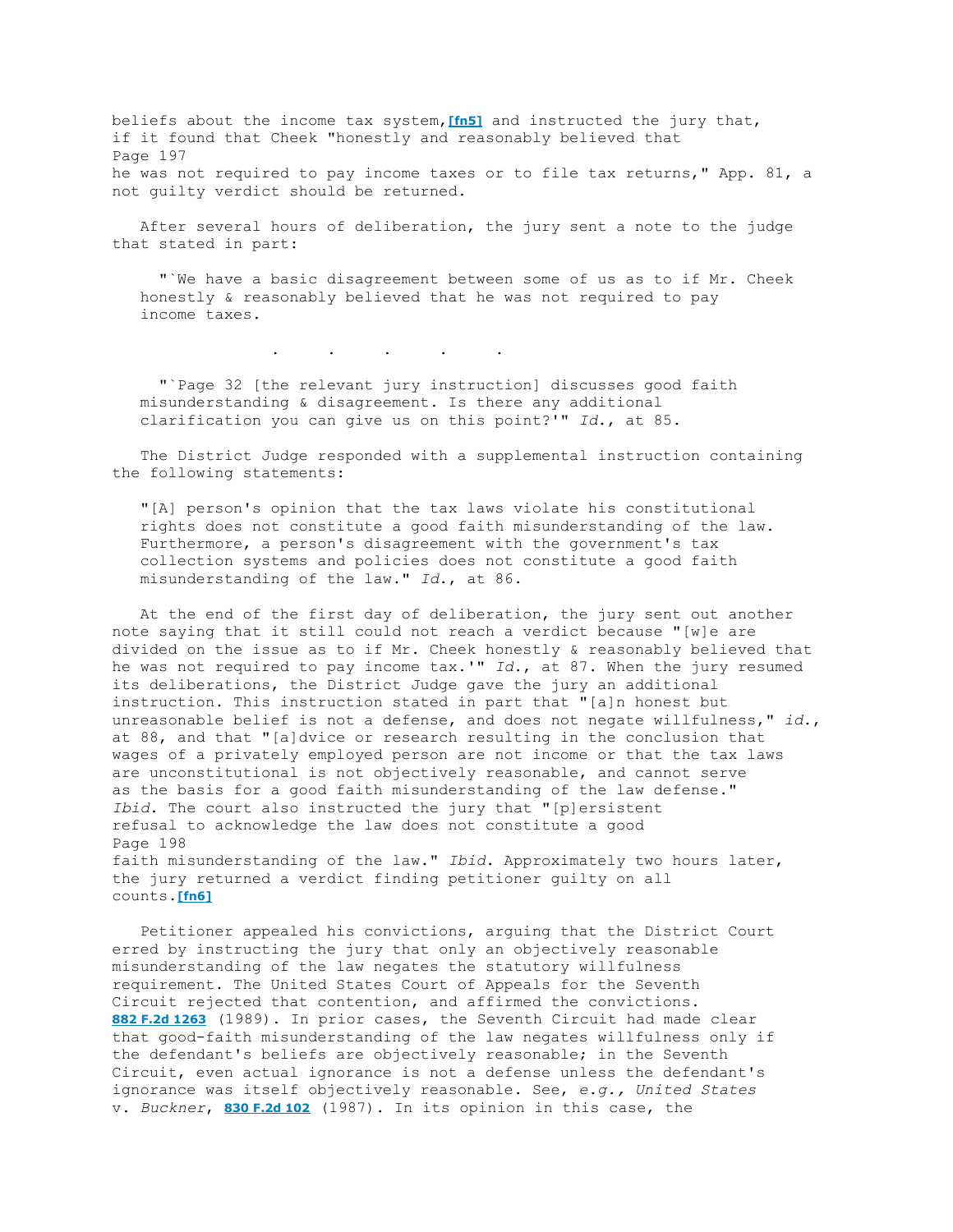court noted that several specified beliefs, including the beliefs that the tax laws are unconstitutional and that wages are not income, would not be objectively reasonable.**[\[fn7\]](http://www.loislaw.com/pns/docview.htp?query=%28%28cheek+v+united+states%29%3CIN%3E%28OC%2CCA%29%29&srcquery=P@eLsoKQglAwAAAAAB&sortspec=date+desc&resstart=0&respage=25&hidesummary=0&booklist=P@eLsoKQglKy1OTixOBQAI%29QKF&logauto=&bottomID=BOTTOMID&hits=3&curdoc=2&k2dockey=338100@COLL32#[fn7]00)** Because the Seventh Circuit's Page 199 interpretation of "willfully" as used in these statutes conflicts with the decisions of several other Courts of Appeals, see, *e.g., United States* v. *Whiteside*, **[810 F.2d 1306](http://www.loislaw.com/pns/doclink.htp?alias=F5CASE&cite=810+F.2d+1306)**, **[1310-1311](http://www.loislaw.com/pns/doclink.htp?alias=F5CASE&cite=810+F.2d+1306#PG1310)** (CA5 1987); *United States* v. *Phillips*, **[775 F.2d 262](http://www.loislaw.com/pns/doclink.htp?alias=F10CASE&cite=775+F.2d+262)**, **[263-264](http://www.loislaw.com/pns/doclink.htp?alias=F10CASE&cite=775+F.2d+262#PG263)** (CA10 1985); *United States* v. *Aitken*, **[755 F.2d 188](http://www.loislaw.com/pns/doclink.htp?alias=F1CASE&cite=755+F.2d+188)**, **[191-193](http://www.loislaw.com/pns/doclink.htp?alias=F1CASE&cite=755+F.2d+188#PG191)** (CA1 1985), we granted certiorari, 493 U.S. 1068 (1990).

II

 The general rule that ignorance of the law or a mistake of law is no defense to criminal prosecution is deeply rooted in the American legal system. See, *e.g., United States* v. *Smith*, 5 Wheat. 153, 182 (1820) (Livingston, J., dissenting); *Barlow* v. *United States*, 7 Pet. 404, 411 (1833); *Reynolds* v. *United States*, **[98 U.S. 145](http://www.loislaw.com/pns/doclink.htp?alias=USCASE&cite=98+U.S.+145)**, **[167](http://www.loislaw.com/pns/doclink.htp?alias=USCASE&cite=98+U.S.+145#PG167)** (1879); *Shevlin-Carpenter Co*. v. *Minnesota*, **[218 U.S. 57](http://www.loislaw.com/pns/doclink.htp?alias=USCASE&cite=218+U.S.+57)**, **[68](http://www.loislaw.com/pns/doclink.htp?alias=USCASE&cite=218+U.S.+57#PG68)** (1910); *Lambert* v. *California*, **[355 U.S. 225](http://www.loislaw.com/pns/doclink.htp?alias=USCASE&cite=355+U.S.+225)**, **[228](http://www.loislaw.com/pns/doclink.htp?alias=USCASE&cite=355+U.S.+225#PG228)** (1957); *Liparota* v. *United States*, **[471 U.S. 419](http://www.loislaw.com/pns/doclink.htp?alias=USCASE&cite=471+U.S.+419)**, **[441](http://www.loislaw.com/pns/doclink.htp?alias=USCASE&cite=471+U.S.+419#PG441)** (1985) (WHITE, J., dissenting); O. Holmes, The Common Law 47-48 (1881). Based on the notion that the law is definite and knowable, the common law presumed that every person knew the law. This common law rule has been applied by the Court in numerous cases construing criminal statutes. See, *e.g., United States* v. *International Minerals & Chemical Corp.*, **[402 U.S. 558](http://www.loislaw.com/pns/doclink.htp?alias=USCASE&cite=402+U.S.+558)** (1971); *Hamling* v. *United States*, **[418 U.S. 87](http://www.loislaw.com/pns/doclink.htp?alias=USCASE&cite=418+U.S.+87)**, **[119-124](http://www.loislaw.com/pns/doclink.htp?alias=USCASE&cite=418+U.S.+87#PG119)** (1974); *Boyce Motor Lines, Inc*. v. *United States*, **[342 U.S. 337](http://www.loislaw.com/pns/doclink.htp?alias=USCASE&cite=342+U.S.+337)** (1952).

 The proliferation of statutes and regulations has sometimes made it difficult for the average citizen to know and comprehend Page 200 the extent of the duties and obligations imposed by the tax laws. Congress has accordingly softened the impact of the common law presumption by making specific intent to violate the law an element of certain federal criminal tax offenses. Thus, the Court almost 60 years ago interpreted the statutory term "willfully" as used in the federal criminal tax statutes as carving out an exception to the traditional rule. This special treatment of criminal tax offenses is largely due to the complexity of the tax laws. In *United States* v. *Murdock*, **[290 U.S. 389](http://www.loislaw.com/pns/doclink.htp?alias=USCASE&cite=290+U.S.+389)** (1933), the Court recognized that:

 "Congress did not intend that a person, by reason of a bona fide misunderstanding as to his liability for the tax, as to his duty to make a return, or as to the adequacy of the records he maintained, should become a criminal by his mere failure to measure up to the prescribed standard of conduct." *Id*., at 396.

The Court held that the defendant was entitled to an instruction with respect to whether he acted in good faith based on his actual belief. In *Murdock*, the Court interpreted the term "willfully" as used in the criminal tax statutes generally to mean "an act done with a bad purpose," *id*., at 394, or with "an evil motive." *id*., at 395.

 Subsequent decisions have refined this proposition. In *United States* v. *Bishop*, **[412 U.S. 346](http://www.loislaw.com/pns/doclink.htp?alias=USCASE&cite=412+U.S.+346)** (1973), we described the term "willfully" as connoting "a voluntary, intentional violation of a known legal duty," *id*., at 360, and did so with specific reference to the "bad faith or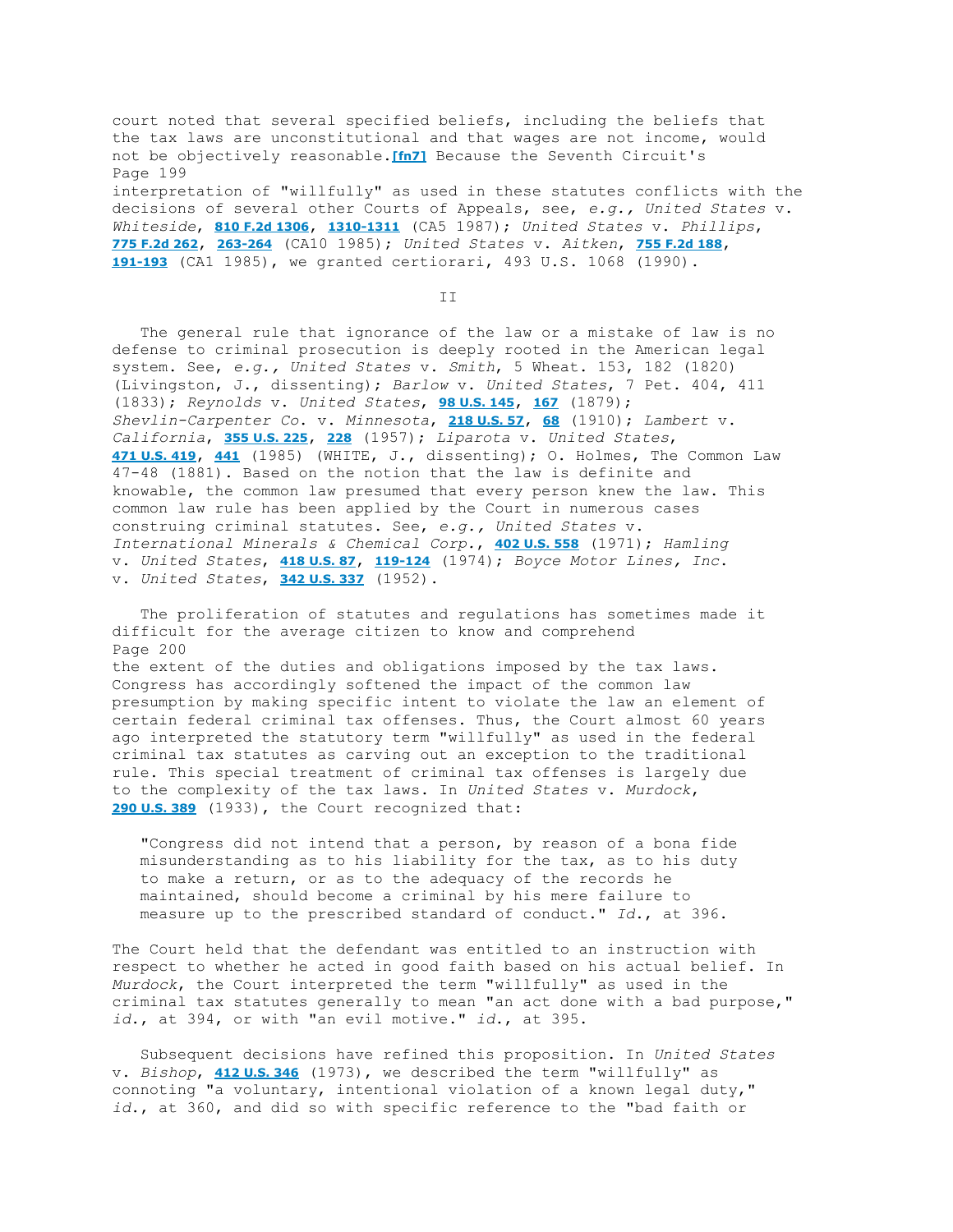evil intent" language employed in *Murdock*. Still later, *United States* v. *Pomponio*, **[429 U.S. 10](http://www.loislaw.com/pns/doclink.htp?alias=USCASE&cite=429+U.S.+10)** (1976) (*per curiam*), addressed a situation in which several defendants had been charged with willfully filing false tax returns. The jury was given an instruction on willfulness similar to the standard set forth in *Bishop*. In addition, it was instructed that "`[g]ood motive alone is never a defense where the act done or omitted is a crime.'" *Id*., at 11. The defendants were convicted, but the Court of Appeals reversed, concluding that the latter instruction Page 201 was improper because the statute required a finding of bad purpose or evil motive. *Ibid*.

 We reversed the Court of Appeals, stating that "the Court of Appeals incorrectly assumed that the reference to an `evil motive' in *United States* v. *Bishop, supra*, and prior cases," *ibid.*, "requires proof of any motive other than an intentional violation of a known legal duty." *Id*., at 12. As "the other Courts of Appeals that have considered the question have recognized, willfulness in this context simply means a voluntary, intentional violation of a known legal duty." *Ibid*. We concluded that, after instructing the jury on willfulness, "[a]n additional instruction on good faith was unnecessary." *Id*., at 13. Taken together, *Bishop* and *Pomponio* conclusively establish that the standard for the statutory willfulness requirement is the "voluntary, intentional violation of a known legal duty."

III

 Cheek accepts the *Pomponio* definition of willfulness, Brief for Petitioner 5, and n. 4, 13, 36; Reply Brief for Petitioner 4, 6-7, 11, 13, but asserts that the District Court's instructions and the Court of Appeals' opinion departed from that definition. In particular, he challenges the ruling that a good-faith misunderstanding of the law or a good-faith belief that one is not violating the law, if it is to negate willfulness, must be objectively reasonable. We agree that the Court of Appeals and the District Court erred in this respect.

**A** 

 Willfulness, as construed by our prior decisions in criminal tax cases, requires the Government to prove that the law imposed a duty on the defendant, that the defendant knew of this duty, and that he voluntarily and intentionally violated that duty. We deal first with the case where the issue is whether the defendant knew of the duty purportedly imposed by the provision of the statute or regulation he is accused of violating, a case in which there is no claim that the provision Page 202 at issue is invalid. In such a case, if the Government proves actual

knowledge of the pertinent legal duty, the prosecution, without more, has satisfied the knowledge component of the willfulness requirement. But carrying this burden requires negating a defendant's claim of ignorance of the law or a claim that, because of a misunderstanding of the law, he had a good-faith belief that he was not violating any of the provisions of the tax laws. This is so because one cannot be aware that the law imposes a duty upon him and yet be ignorant of it, misunderstand the law, or believe that the duty does not exist. In the end, the issue is whether, based on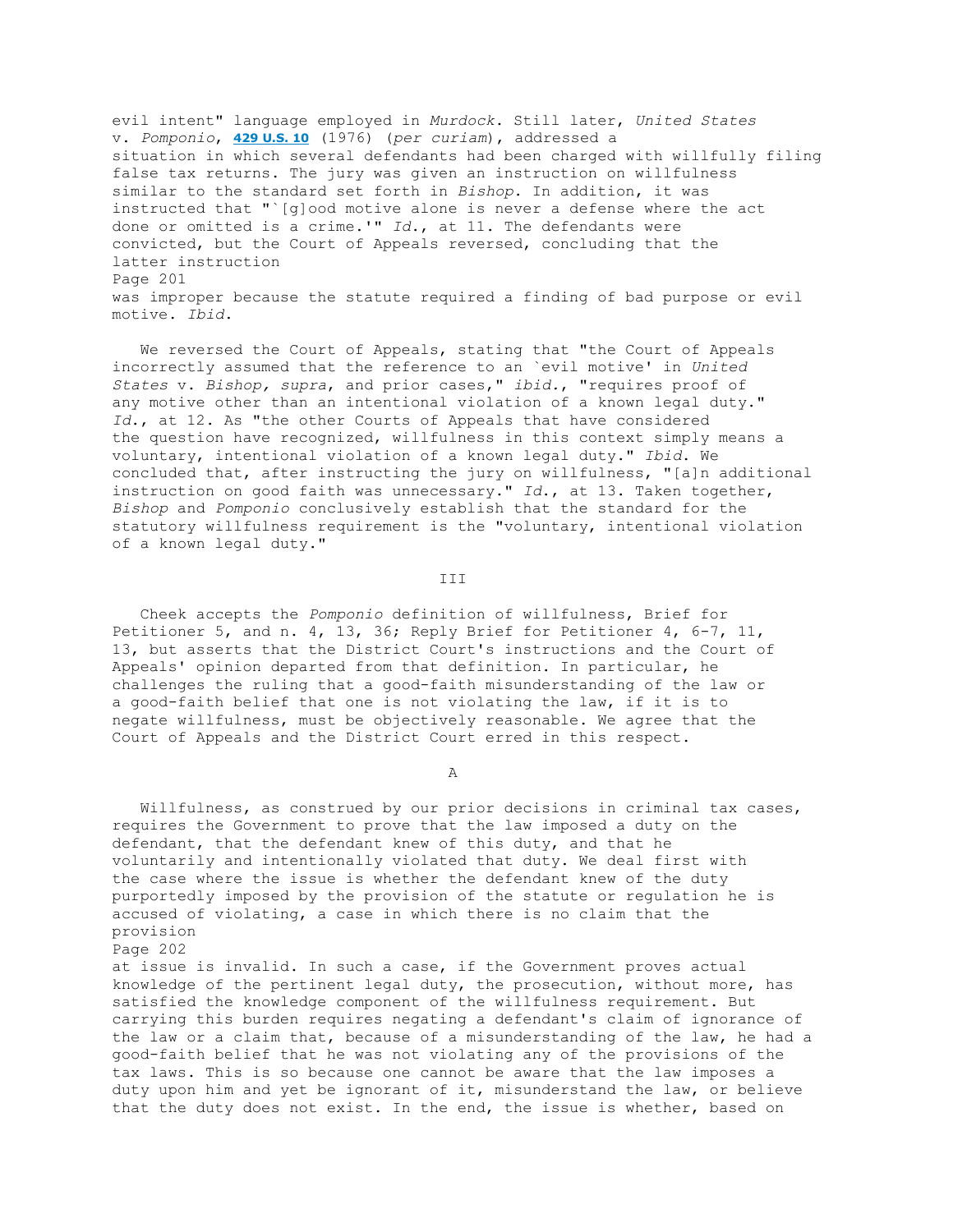all the evidence, the Government has proved that the defendant was aware of the duty at issue, which cannot be true if the jury credits a good-faith misunderstanding and belief submission, whether or not the claimed belief or misunderstanding is objectively reasonable.

 In this case, if Cheek asserted that he truly believed that the Internal Revenue Code did not purport to treat wages as income, and the jury believed him, the Government would not have carried its burden to prove willfulness, however unreasonable a court might deem such a belief. Of course, in deciding whether to credit Cheek's good-faith belief claim, the jury would be free to consider any admissible evidence from any source showing that Cheek was aware of his duty to file a return and to treat wages as income, including evidence showing his awareness of the relevant provisions of the Code or regulations, of court decisions rejecting his interpretation of the tax law, of authoritative rulings of the Internal Revenue Service, or of any contents of the personal income tax return forms and accompanying instructions that made it plain that wages should be returned as income.**[\[fn8\]](http://www.loislaw.com/pns/docview.htp?query=%28%28cheek+v+united+states%29%3CIN%3E%28OC%2CCA%29%29&srcquery=P@eLsoKQglAwAAAAAB&sortspec=date+desc&resstart=0&respage=25&hidesummary=0&booklist=P@eLsoKQglKy1OTixOBQAI%29QKF&logauto=&bottomID=BOTTOMID&hits=3&curdoc=2&k2dockey=338100@COLL32#[fn8]00)** Page 203

 We thus disagree with the Court of Appeals' requirement that a claimed good-faith belief must be objectively reasonable if it is to be considered as possibly negating the Government's evidence purporting to show a defendant's awareness of the legal duty at issue. Knowledge and belief are characteristically questions for the factfinder, in this case the jury. Characterizing a particular belief as not objectively reasonable transforms the inquiry into a legal one, and would prevent the jury from considering it. It would of course be proper to exclude evidence having no relevance or probative value with respect to willfulness, but it is not contrary to common sense, let alone impossible, for a defendant to be ignorant of his duty based on an irrational belief that he has no duty, and forbidding the jury to consider evidence that might negate willfulness would raise a serious question under the **[Sixth](http://www.loislaw.com/pns/doclink.htp?dockey=17286042@USCONST&alias=USCONST&cite=Amend.+VI#PR0)** Amendment's jury trial provision. Cf. *Francis* v. *Franklin*, **[471 U.S. 307](http://www.loislaw.com/pns/doclink.htp?alias=USCASE&cite=471+U.S.+307)** (1985); *Sandstrom* v. *Montana*, **[442 U.S. 510](http://www.loislaw.com/pns/doclink.htp?alias=USCASE&cite=442+U.S.+510)** (1979); *Morissette* v. *United States*, **[342 U.S. 246](http://www.loislaw.com/pns/doclink.htp?alias=USCASE&cite=342+U.S.+246)** (1952). It is common ground that this Court, where possible, interprets congressional enactments so as to avoid raising serious constitutional questions. See, *e.g., Edward J. DeBartolo Corp*. v. *Florida Gulf Coast Building and Construction Trades Council*, **[485 U.S. 568](http://www.loislaw.com/pns/doclink.htp?alias=USCASE&cite=485+U.S.+568)**, **[575](http://www.loislaw.com/pns/doclink.htp?alias=USCASE&cite=485+U.S.+568#PG575)** (1988); *Crowell* v. *Benson*, **[285 U.S. 22](http://www.loislaw.com/pns/doclink.htp?alias=USCASE&cite=285+U.S.+22)**, **[62](http://www.loislaw.com/pns/doclink.htp?alias=USCASE&cite=285+U.S.+22#PG62)**, and n. 30 (1932); *Public Citizen* v. *United States Dept. of Justice*, **[491 U.S. 440](http://www.loislaw.com/pns/doclink.htp?alias=USCASE&cite=491+U.S.+440)**, **[465-466](http://www.loislaw.com/pns/doclink.htp?alias=USCASE&cite=491+U.S.+440#PG465)** (1989).

 It was therefore error to instruct the jury to disregard evidence of Cheek's understanding that, within the meaning of the tax laws, he was not a person required to file a return or to pay income taxes and that wages are not taxable income, as incredible as such misunderstandings of and beliefs about the law might be. Of course, the more unreasonable the asserted Page 204

beliefs or misunderstandings are, the more likely the jury will consider them to be nothing more than simple disagreement with known legal duties imposed by the tax laws, and will find that the Government has carried its burden of proving knowledge.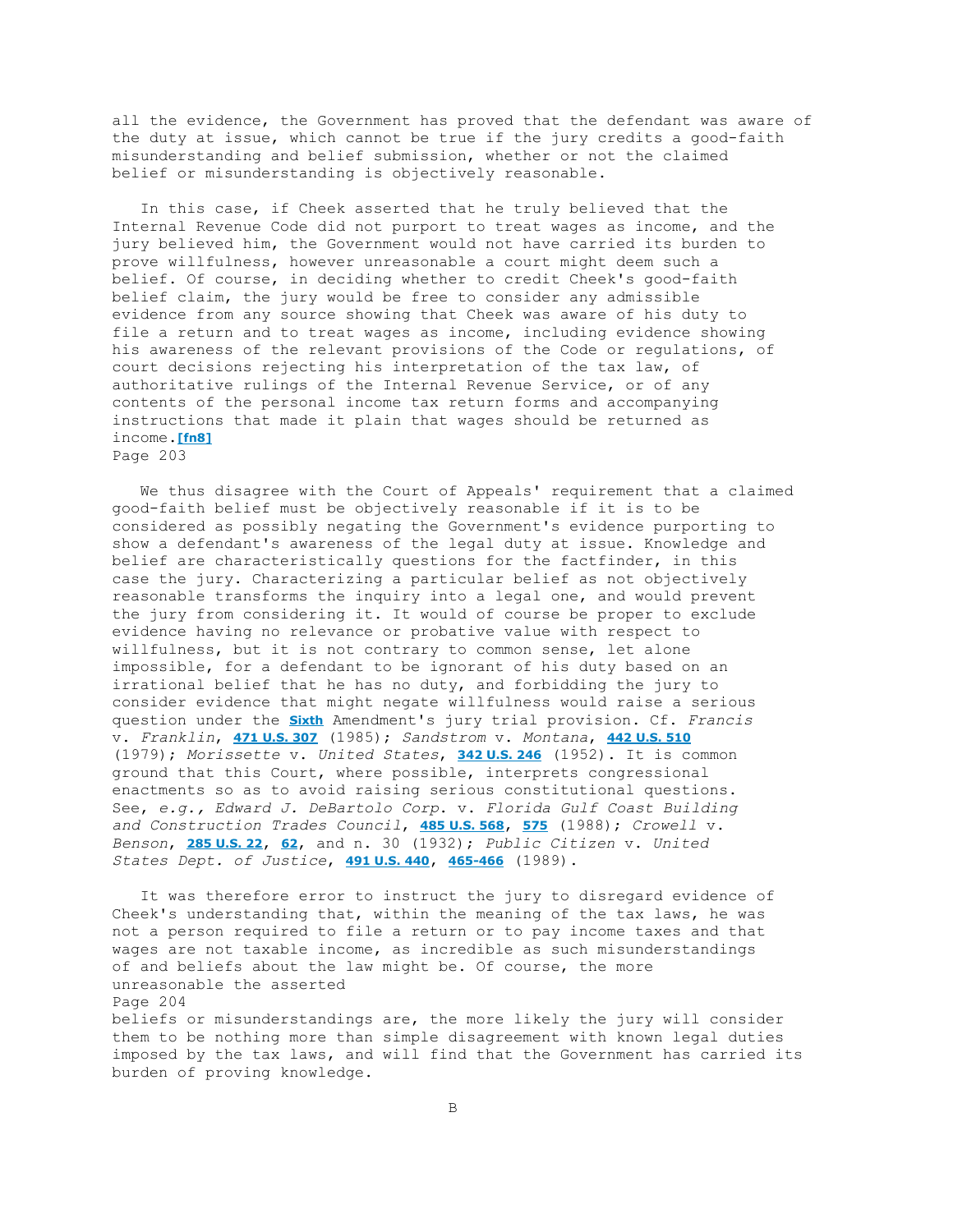Cheek asserted in the trial court that he should be acquitted because he believed in good faith that the income tax law is unconstitutional as applied to him, and thus could not legally impose any duty upon him of which he should have been aware.**[\[fn9\]](http://www.loislaw.com/pns/docview.htp?query=%28%28cheek+v+united+states%29%3CIN%3E%28OC%2CCA%29%29&srcquery=P@eLsoKQglAwAAAAAB&sortspec=date+desc&resstart=0&respage=25&hidesummary=0&booklist=P@eLsoKQglKy1OTixOBQAI%29QKF&logauto=&bottomID=BOTTOMID&hits=3&curdoc=2&k2dockey=338100@COLL32#[fn9]00)** Such a submission is unsound, not because Page 205 Cheek's constitutional arguments are not objectively reasonable or frivolous, which they surely are, but because the *Murdock-Pomponio* line of cases does not support such a position. Those cases construed the willfulness requirement in the criminal provisions of the Internal Revenue Code to require proof of knowledge of the law. This was because in "our complex tax system, uncertainty often arises even among taxpayers who earnestly wish to follow the law" and "`[i]t is not the purpose of the law to penalize frank difference of opinion or innocent errors made despite the exercise of reasonable care.'" *United States* v. *Bishop*, **[412 U.S. 346](http://www.loislaw.com/pns/doclink.htp?alias=USCASE&cite=412+U.S.+346)**, **[360-361](http://www.loislaw.com/pns/doclink.htp?alias=USCASE&cite=412+U.S.+346#PG360)** (1973) (quoting *Spies* v. *United States*, **[317 U.S. 492](http://www.loislaw.com/pns/doclink.htp?alias=USCASE&cite=317+U.S.+492)**, **[496](http://www.loislaw.com/pns/doclink.htp?alias=USCASE&cite=317+U.S.+492#PG496)** (1943)).

 Claims that some of the provisions of the tax code are unconstitutional are submissions of a different order.**[\[fn10\]](http://www.loislaw.com/pns/docview.htp?query=%28%28cheek+v+united+states%29%3CIN%3E%28OC%2CCA%29%29&srcquery=P@eLsoKQglAwAAAAAB&sortspec=date+desc&resstart=0&respage=25&hidesummary=0&booklist=P@eLsoKQglKy1OTixOBQAI%29QKF&logauto=&bottomID=BOTTOMID&hits=3&curdoc=2&k2dockey=338100@COLL32#[fn10]00)** They do not arise from innocent mistakes caused by the complexity of the Internal Revenue Code. Rather, they reveal full knowledge of the provisions at issue and a studied conclusion, however wrong, that those provisions are invalid and unenforceable. Page 206

Thus, in this case, Cheek paid his taxes for years, but after attending various seminars and based on his own study, he concluded that the income tax laws could not constitutionally require him to pay a tax.

We do not believe that Congress contemplated that such a taxpayer, without risking criminal prosecution, could ignore the duties imposed upon him by the Internal Revenue Code and refuse to utilize the mechanisms provided by Congress to present his claims of invalidity to the courts and to abide by their decisions. There is no doubt that Cheek, from year to year, was free to pay the tax that the law purported to require, file for a refund and, if denied, present his claims of invalidity, constitutional or otherwise, to the courts. See **[26 U.S.C. § 7422](http://www.loislaw.com/pns/doclink.htp?dockey=18550926@USCODE&alias=USCODE&cite=26+U.S.C.+%A7+7422)**. Also, without paying the tax, he could have challenged claims of tax deficiencies in the Tax Court, § 6213, with the right to appeal to a higher court if unsuccessful. § 7482(a)(1). Cheek took neither course in some years, and, when he did, was unwilling to accept the outcome. As we see it, he is in no position to claim that his good-faith belief about the validity of the Internal Revenue Code negates willfulness or provides a defense to criminal prosecution under §§ 7201 and 7203. Of course, Cheek was free in this very case to present his claims of invalidity and have them adjudicated, but, like defendants in criminal cases in other contexts who "willfully" refuse to comply with the duties placed upon them by the law, he must take the risk of being wrong.

 We thus hold that, in a case like this, a defendant's views about the validity of the tax statutes are irrelevant to the issue of willfulness, need not be heard by the jury, and if they are, an instruction to disregard them would be proper. For this purpose, it makes no difference whether the claims of invalidity are frivolous or have substance. It was therefore not error in this case for the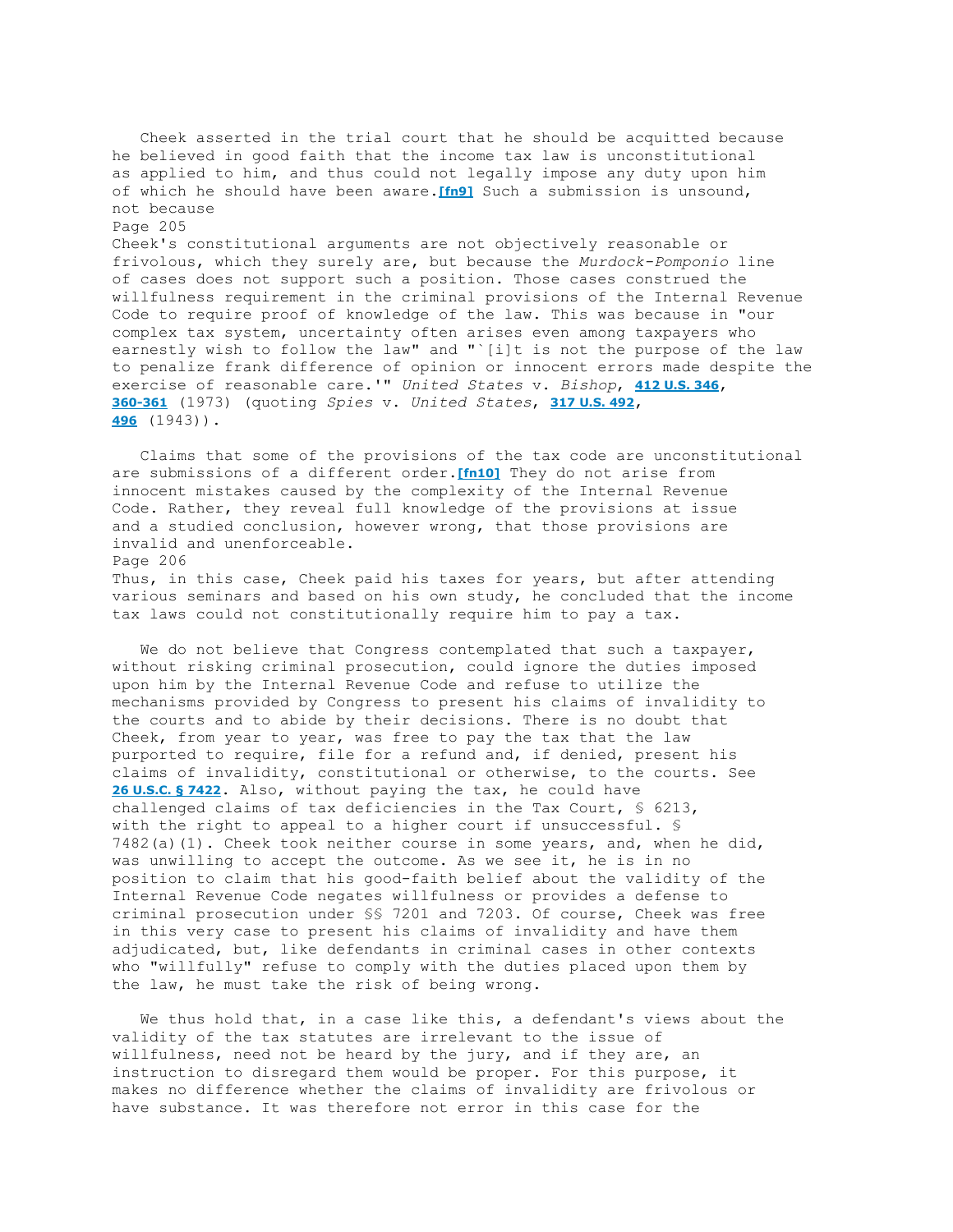District Judge to instruct the jury not to consider Cheek's claims that the tax laws were unconstitutional. However, it was error for the court to instruct Page 207 the jury that petitioner's asserted beliefs that wages are not income and that he was not a taxpayer within the meaning of the Internal Revenue Code should not be considered by the jury in determining whether Cheek had acted willfully.**[\[fn11\]](http://www.loislaw.com/pns/docview.htp?query=%28%28cheek+v+united+states%29%3CIN%3E%28OC%2CCA%29%29&srcquery=P@eLsoKQglAwAAAAAB&sortspec=date+desc&resstart=0&respage=25&hidesummary=0&booklist=P@eLsoKQglKy1OTixOBQAI%29QKF&logauto=&bottomID=BOTTOMID&hits=3&curdoc=2&k2dockey=338100@COLL32#[fn11]00)**

IV

 For the reasons set forth in the opinion above, the judgment of the Court of Appeals is vacated, and the case is remanded for further proceedings consistent with this opinion.

*It is so ordered*.

 JUSTICE SOUTER took no part in the consideration or decision of this case.

[fn1] Page 194 Cheek did file what the Court of Appeals described as a frivolous return in 1982.

[fn2] Page 194 Because petitioner filed a refund claim for the entire amount withheld by his employer in 1982, petitioner was also charged under **[18 U.S.C. § 287](http://www.loislaw.com/pns/doclink.htp?dockey=7632736@USCODE&alias=USCODE&cite=18+U.S.C.+%A7+287)** with one count of presenting a claim to an agency of the United States knowing the claim to be false and fraudulent.

[fn3] Page 195

In March, 1982, Cheek and another employee of the company sued American Airlines to challenge the withholding of federal income taxes. In April, 1982, Cheek sued the IRS in the United States Tax Court, asserting that he was not a taxpayer or a person for purposes of the Internal Revenue Code, that his wages were not income, and making several other related claims. Cheek and four others also filed an action against the United States and the CIR in Federal District Court, claiming that withholding taxes from their wages violated the **[Sixteenth](http://www.loislaw.com/pns/doclink.htp?dockey=17286061@USCONST&alias=USCONST&cite=Amend.+XVI#PR0)** Amendment.

Finally, in 1985, Cheek filed claims with the IRS seeking to have refunded the taxes withheld from his wages in 1983 and 1984. When these claims were not allowed, he brought suit in the District Court claiming that the withholding was an unconstitutional taking of his property and that his wages were not income. In dismissing this action as frivolous, the District Court imposed costs and attorneys fees of \$1,500 and a sanction under Rule 11 in the amount of \$10,000. The Court of Appeals agreed that Cheek's claims were frivolous, reduced the District Court sanction to \$5,000 and imposed an additional sanction of \$1,500 for bringing a frivolous appeal.

[fn4] Page 195 The attorney also advised that, despite the **[Fifth](http://www.loislaw.com/pns/doclink.htp?dockey=17286041@USCONST&alias=USCONST&cite=Amend.+V#PR0)** Amendment, the filing of a tax return was required and that a person could challenge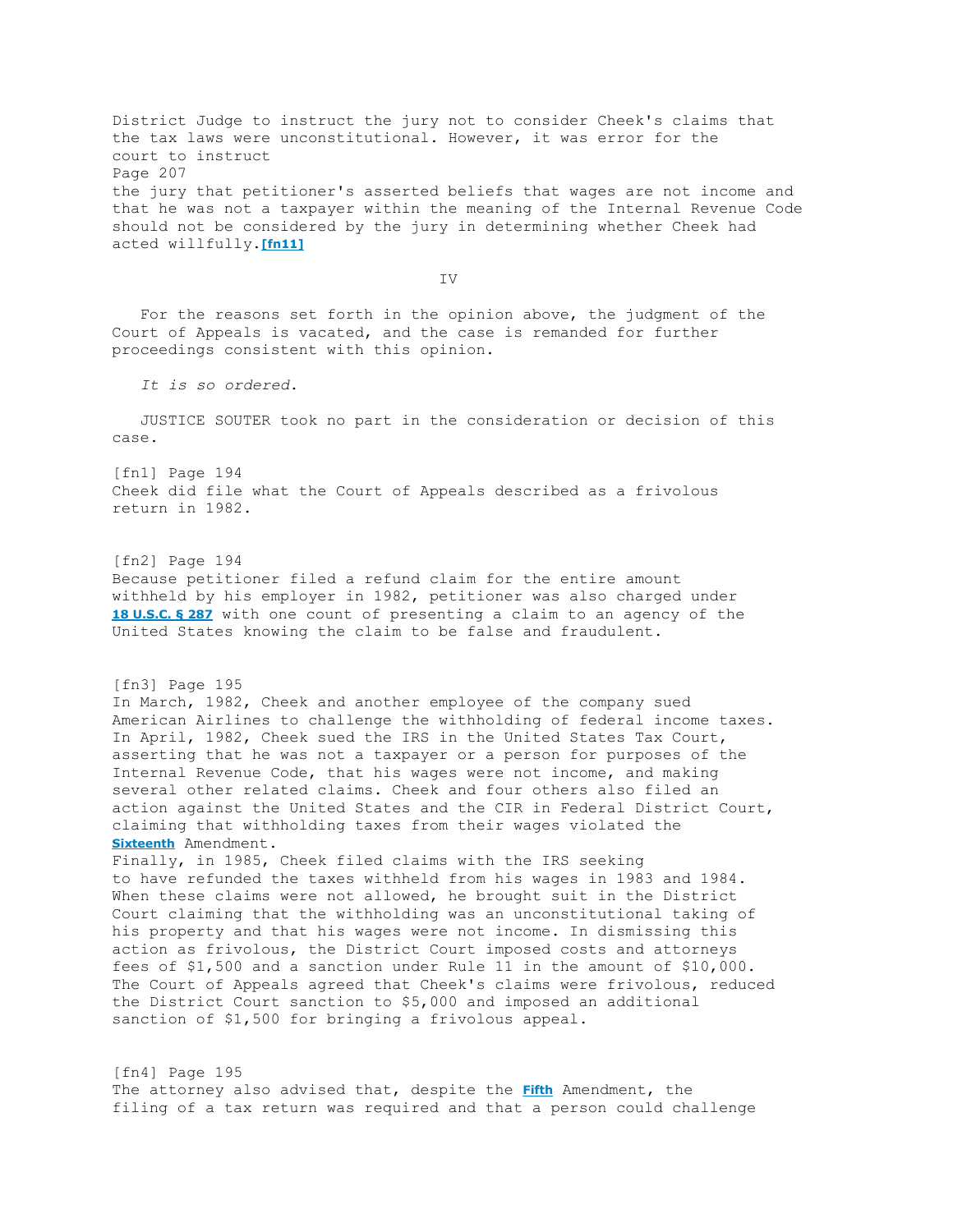the constitutionality of the system by suing for a refund after the taxes had been withheld, or by putting himself "at risk of criminal prosecution."

#### [fn5] Page 196

"The defendant has testified as to what he states are his interpretations of the United States Constitution, court opinions, common law and other materials he has reviewed. . . . He has also introduced materials which contain references to quotations from the United States Constitution, court opinions, statutes, and other sources.

 "He testified he relied on his interpretations and on these materials in concluding that he was not a person required to file income tax returns for the year or years charged, was not required to pay income taxes, and that he could claim exempt status on his W-4 forms, and that he could claim refunds of all moneys withheld." App. 75-76.

 "Among other things, Mr. Cheek contends that his wages from a private employer, American Airlines, does [*sic*] not constitute income under the Internal Revenue Service laws." *Id*., at 81.

#### [fn6] Page

198 A note signed by all 12 jurors also informed the judge that, although the jury found petitioner guilty, several jurors wanted to express their personal opinions of the case, and that notes from these individual jurors to the court were "a complaint against the narrow & hard expression under the constraints of the law." *Id*., at 90. At least two notes from individual jurors expressed the opinion that petitioner sincerely believed in his cause, even though his beliefs might have been unreasonable.

[fn7] Page 198 The opinion stated, **[882 F.2d 1263](http://www.loislaw.com/pns/doclink.htp?alias=F7CASE&cite=882+F.2d+1263)**, **[1268-1269](http://www.loislaw.com/pns/doclink.htp?alias=F7CASE&cite=882+F.2d+1263#PG1268)**, n. 2 (CA7 1989), as follows:

 "For the record, we note that the following beliefs, which are stock arguments of the tax protester movement, have not been, nor ever will be, considered `objectively reasonable' in this circuit:

 "(1) the belief that the **[sixteenth](http://www.loislaw.com/pns/doclink.htp?dockey=17286061@USCONST&alias=USCONST&cite=Amend.+XVI#PR0)** amendment to the constitution was improperly ratified, and therefore never came into being;

 "(2) the belief that the **[sixteenth](http://www.loislaw.com/pns/doclink.htp?dockey=17286061@USCONST&alias=USCONST&cite=Amend.+XVI#PR0)** amendment is unconstitutional generally;

 "(3) the belief that the income tax violates the takings clause of the **[fifth](http://www.loislaw.com/pns/doclink.htp?dockey=17286041@USCONST&alias=USCONST&cite=Amend.+V#PR0)** amendment;

 "(4) the belief that the tax laws are unconstitutional; Page 199

"(5) the belief that wages are not income, and therefore are not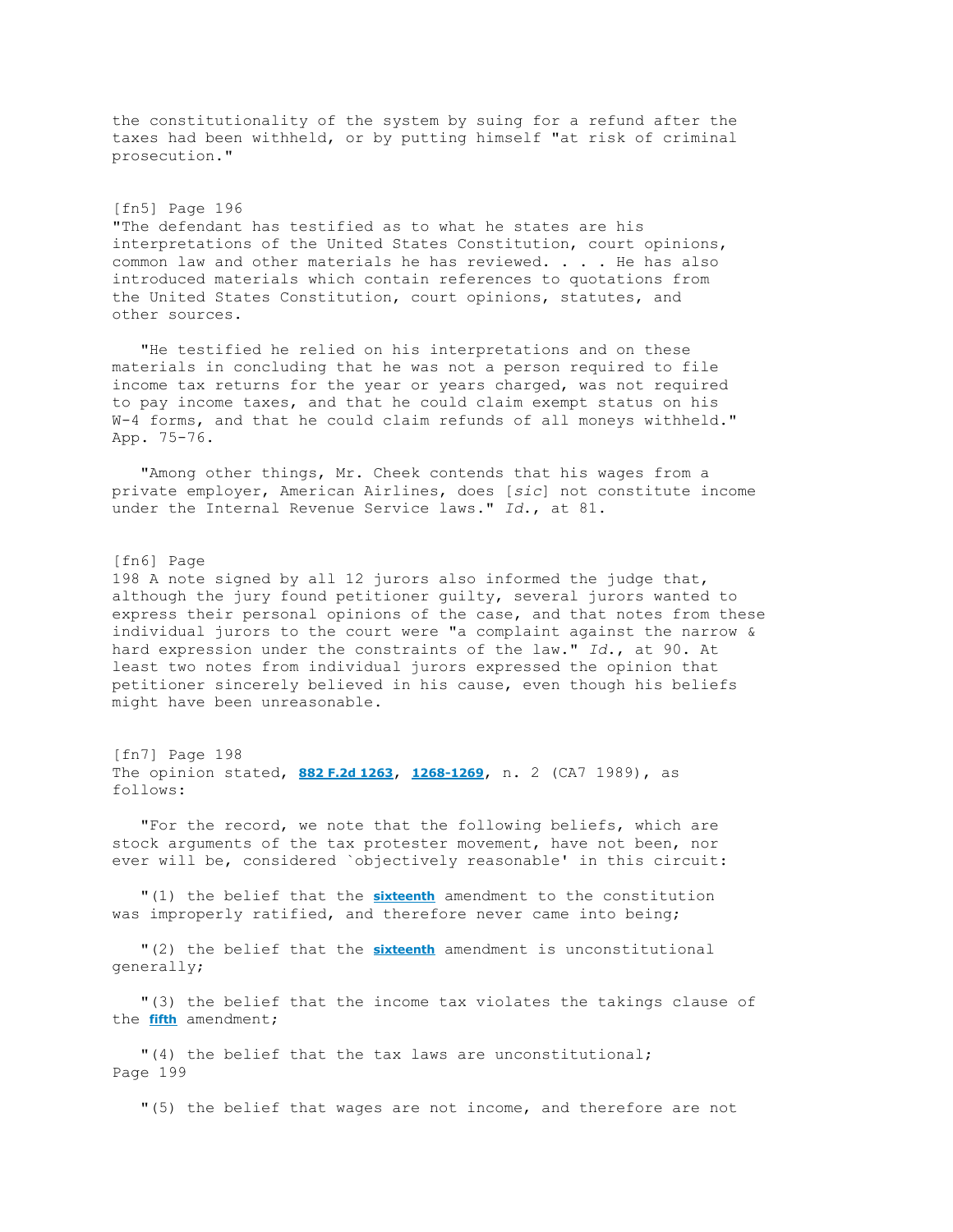subject to federal income tax laws;

 "(6) the belief that filing a tax return violates the privilege against self-incrimination; and

 "(7) the belief that Federal Reserve Notes do not constitute cash or income.

*Miller* v. *United States*, **[868 F.2d 236](http://www.loislaw.com/pns/doclink.htp?alias=F7CASE&cite=868+F.2d+236)**, **[239-41](http://www.loislaw.com/pns/doclink.htp?alias=F7CASE&cite=868+F.2d+236#PG239)** (7th Cir. 1989); *Buckner*, **[830 F.2d at 102](http://www.loislaw.com/pns/doclink.htp?alias=F7CASE&cite=830+F.2d+102#PG102)**; *United States* v. *Dube*, **[820 F.2d 886](http://www.loislaw.com/pns/doclink.htp?alias=F7CASE&cite=820+F.2d+886)**, **[891](http://www.loislaw.com/pns/doclink.htp?alias=F7CASE&cite=820+F.2d+886#PG891)** (7th Cir. 1987); *Coleman* v. *Comm.*, **[791 F.2d 68](http://www.loislaw.com/pns/doclink.htp?alias=F7CASE&cite=791+F.2d+68)**, **[70-71](http://www.loislaw.com/pns/doclink.htp?alias=F7CASE&cite=791+F.2d+68#PG70)** (7th Cir. 1986); *Moore*, **[627 F.2d at 833](http://www.loislaw.com/pns/doclink.htp?alias=F7CASE&cite=627+F.2d+830#PG833)**. We have no doubt that this list will increase with time."

[fn8] Page 202 Cheek recognizes that a "defendant who knows what the law is and who disagrees with it . . . does not have a bona fide misunderstanding defense," but asserts that "a defendant who has a bona fide misunderstanding of [the law] does not `know' his legal duty, and lacks willfulness." Brief for Petitioner 29, and n. 13. The Reply Brief for Petitioner, at 13, states: Page 203 "We are in no way suggesting that Cheek or anyone else is immune from criminal prosecution if he knows what the law is, but believes it should be otherwise, and therefore violates it." See also Tr. of Oral Arg. 9, 11, 12, 15, 17.

[fn9] Page 204

In his opening and reply briefs and at oral argument, Cheek asserts that this case does not present the issue of whether a claim of unconstitutionality would serve to negate willfulness, and that we need not address the issue. Brief for Petitioner 13; Reply Brief for Petitioner 5, 11, 12; Tr. of Oral Arg. 6, 13. Cheek testified at trial, however, that "[i]t is my belief that the law is being enforced unconstitutionally." App. 60. He also produced a letter from counsel advising him that "`Finally you make a valid contention . . . that Congress' power to tax comes from Article I, Section 8, Clause I of the U.S. Constitution, and not from the **[Sixteenth](http://www.loislaw.com/pns/doclink.htp?dockey=17286061@USCONST&alias=USCONST&cite=Amend.+XVI#PR0)** Amendment, and that the [latter], construed with Article I, Section 2, Clause 3, never authorized a tax on wages and salaries, but only on gain and profit." *Id*., at 57. We note also that the jury asked for "the portion [of the transcript] wherein Mr. Cheek stated he was attempting to test the constitutionality of the income tax laws," Tr. 1704, and that the trial judge later instructed the jury that an opinion that the tax laws violate a person's constitutional rights does not constitute a good faith misunderstanding of the law. We also note that, at oral argument, Cheek's counsel observed that "personal belief that a known statute is unconstitutional smacks of knowledge with existing law, but disagreement with it." Tr. of Oral Arg. 5. He also opined that:

"If the person believes as a personal belief that known — law known to them [*sic*] is unconstitutional, I submit that that would not be a defense, because what the person is really saying is I know what the law is, for constitutional reasons I have made my own determination that it is invalid. I am not suggesting that that is a defense.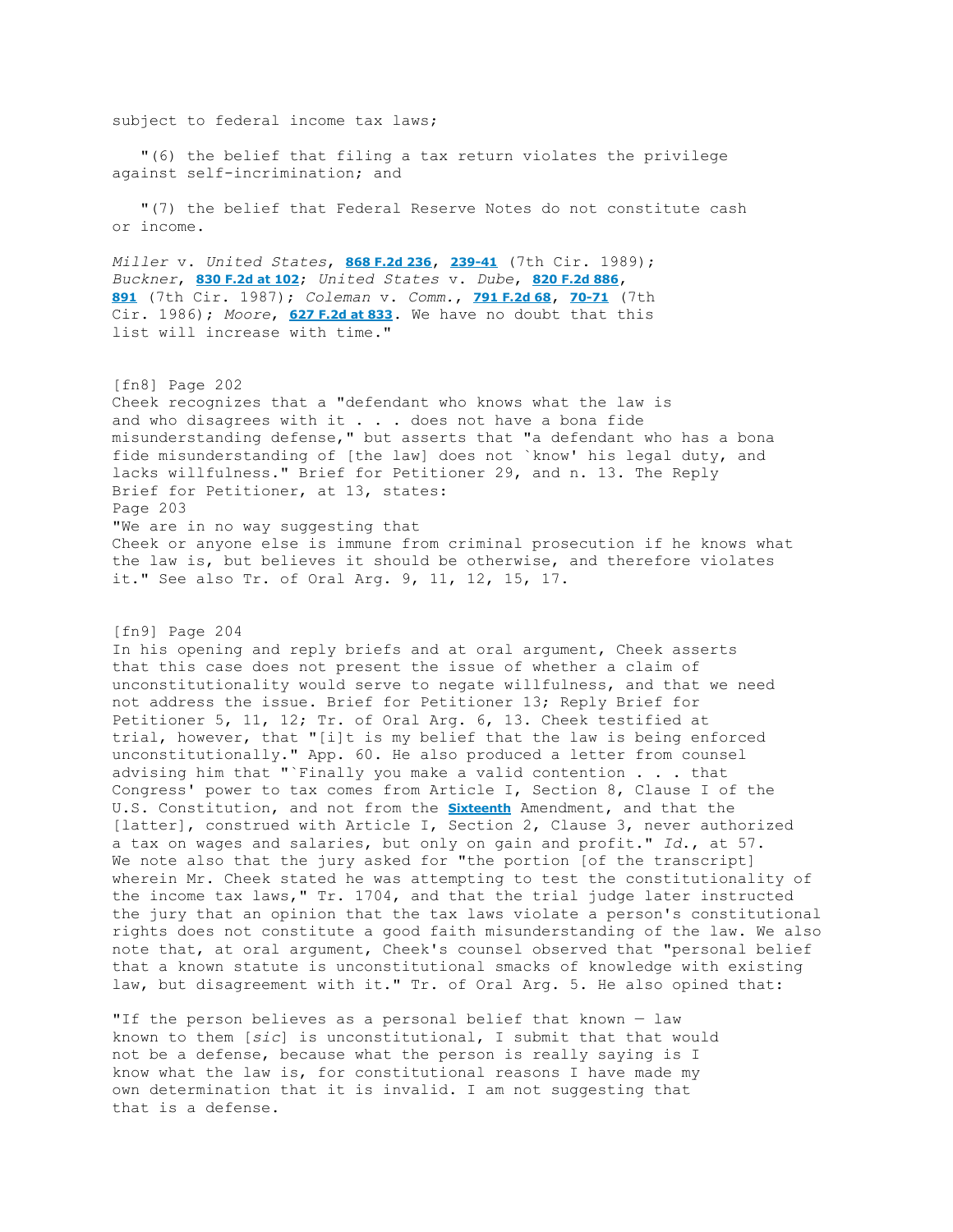"However, if the person was told by a lawyer or by an accountant erroneously that the statute is unconstitutional, and it's my professional advice Page 205 to you that you don't have to follow it, then you have got a little different situation. This is not that case." *Id*., at 6.

 Given this posture of the case, we perceive no reason not to address the significance of Cheek's constitutional claims to the issue of willfulness.

[fn10] Page 205 In *United States* v. *Murdock*, **[290 U.S. 389](http://www.loislaw.com/pns/doclink.htp?alias=USCASE&cite=290+U.S.+389)** (1933), discussed *supra*, at 200, the defendant Murdock was summoned to appear before a revenue agent for examination. Questions were put to him, which he refused to answer for fear of self-incrimination under state law. He was indicted for refusing to give testimony and supply information contrary to the pertinent provisions of the Internal Revenue Code. This Court affirmed the reversal of Murdock's conviction, holding that the trial court erred in refusing to give an instruction directing the jury to consider Murdock's asserted claim of a good-faith, actual belief that, because of the **[Fifth](http://www.loislaw.com/pns/doclink.htp?dockey=17286041@USCONST&alias=USCONST&cite=Amend.+V#PR0)** Amendment, he was privileged not to answer the questions put to him. It is thus the case that Murdock's asserted belief was grounded in the Constitution, but it was a claim of privilege not to answer, not a claim that any provision of the tax laws were unconstitutional, and not a claim for which the tax laws provided procedures to entertain and resolve. Cheek's position at trial, in contrast, was that the tax laws were unconstitutional as applied to him.

[fn11] Page 207 Cheek argues that applying to him the Court of Appeals' standard of objective reasonableness violates his rights under the **[First](http://www.loislaw.com/pns/doclink.htp?dockey=17286037@USCONST&alias=USCONST&cite=Amend.+I#PR0)**, **[Fifth](http://www.loislaw.com/pns/doclink.htp?dockey=17286041@USCONST&alias=USCONST&cite=Amend.+V#PR0)**, and **[Sixth](http://www.loislaw.com/pns/doclink.htp?dockey=17286042@USCONST&alias=USCONST&cite=Amend.+VI#PR0)** Amendments of the Constitution. Since we have invalidated the challenged standard on statutory grounds, we need not address these submissions.

JUSTICE SCALIA, concurring in the judgment.

 I concur in the judgment of Court because our cases have consistently held that the failure to pay a tax in the good-faith belief that it is not legally owing is not "willful." I do not join the Court's opinion because I do not agree with the test for willfulness that it directs the Court of Appeals to apply on remand.

 As the Court acknowledges, our opinions from the 1930s to the 1970s have interpreted the word "willfully" in the criminal tax statutes as requiring the "bad purpose" or "evil motive" of "intentional[ly] violat[ing] a known legal duty." See, *e.g., United States* v. *Pomponio*, **[429 U.S. 10](http://www.loislaw.com/pns/doclink.htp?alias=USCASE&cite=429+U.S.+10)**, **[12](http://www.loislaw.com/pns/doclink.htp?alias=USCASE&cite=429+U.S.+10#PG12)** (1976); *United States* v. *Murdock*, **[290 U.S. 389](http://www.loislaw.com/pns/doclink.htp?alias=USCASE&cite=290+U.S.+389)**, **[394-395](http://www.loislaw.com/pns/doclink.htp?alias=USCASE&cite=290+U.S.+389#PG394)** (1933). It seems to me that today's opinion squarely reverses that long-established statutory construction when it says that a good-faith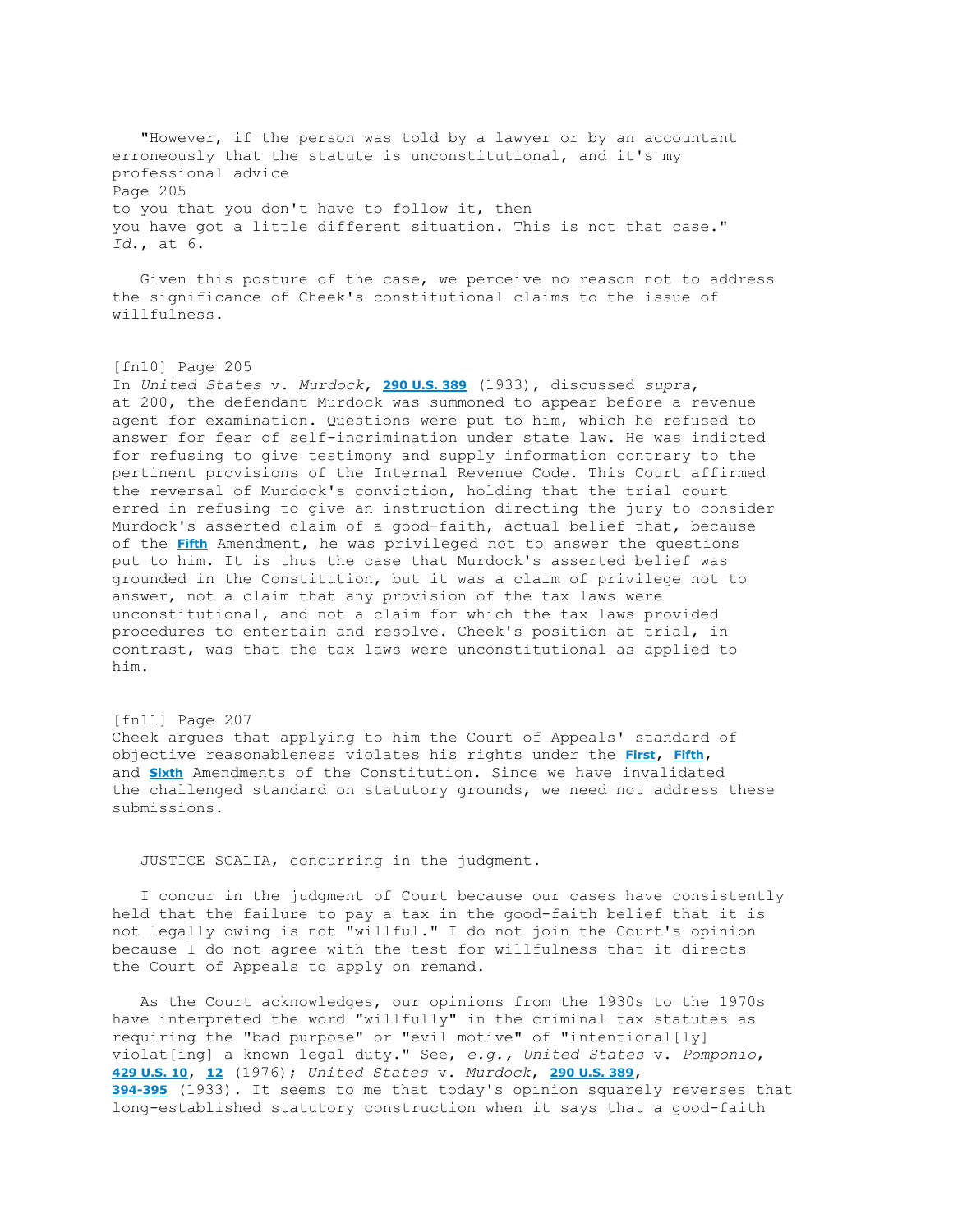erroneous belief in the unconstitutionality of a tax law is no defense. It is quite impossible to say that a statute which Page 208 one believes unconstitutional represents a "known legal duty." See *Marbury* v. *Madison*, 1 Cranch 137, 91 Cranch 177177-178 (1803).

 Although the facts of the present case involve erroneous reliance upon the Constitution in ignoring the otherwise "known legal duty" imposed by the tax statutes, the Court's new interpretation applies also to erroneous reliance upon a tax statute in ignoring the otherwise "known legal duty" of a regulation, and to erroneous reliance upon a regulation in ignoring the otherwise "known legal duty" of a tax assessment. These situations as well meet the opinion's crucial test of "reveal[ing] full knowledge of the provisions at issue and a studied conclusion, however wrong, that those provisions are invalid and unenforceable," *ante*, at 205-206. There is, moreover, no rational basis for saying that a "willful" violation is established by full knowledge of a statutory requirement, but is not established by full knowledge of a requirement explicitly imposed by regulation or order. Thus, today's opinion works a revolution in past practice, subjecting to criminal penalties taxpayers who do not comply with Treasury Regulations that are in their view contrary to the Internal Revenue Code, Treasury Rulings that are in their view contrary to the regulations, and even IRS auditor pronouncements that are in their view contrary to Treasury Rulings. The law already provides considerable incentive for taxpayers to be careful in ignoring any official assertion of tax liability, since it contains civil penalties that apply even in the event of a good-faith mistake, see, *e.g.*, **[26 U.S.C. § 6651](http://www.loislaw.com/pns/doclink.htp?dockey=18550719@USCODE&alias=USCODE&cite=26+U.S.C.+%A7+6651)**, **[6653](http://www.loislaw.com/pns/doclink.htp?dockey=18550721@USCODE&alias=USCODE&cite=26+U.S.C.+%A7+6653)**. To impose in addition *criminal* penalties for misinterpretation of such a complex body of law is a startling innovation indeed.

 I find it impossible to understand how one can derive from the lonesome word "willfully" the proposition that belief in the nonexistence of a textual prohibition excuses liability, but belief in the invalidity (*i.e.*, the legal nonexistence) of a textual prohibition does not. One may say, as the law does

Page 209

in many contexts, that "willfully" refers to consciousness of the act, but not to consciousness that the act is unlawful. See, *e.g., American Surety Co. of New York* v. *Sullivan*, **[7 F.2d 605](http://www.loislaw.com/pns/doclink.htp?alias=F2CASE&cite=7+F.2d+605)**, **[606](http://www.loislaw.com/pns/doclink.htp?alias=F2CASE&cite=7+F.2d+605#PG606)** (CA2 1925) (L. Hand, J.); cf. *United States* v. *International Minerals and Chemical Co.*, **[402 U.S. 558](http://www.loislaw.com/pns/doclink.htp?alias=USCASE&cite=402+U.S.+558)**, **[563-565](http://www.loislaw.com/pns/doclink.htp?alias=USCASE&cite=402+U.S.+558#PG563)** (1971). Or alternatively, one may say, as we have said until today with respect to the tax statutes, that "willfully" refers to consciousness of both the act and its illegality. But it seems to me impossible to say that the word refers to consciousness that some legal text exists, without consciousness that that legal text is binding, *i.e.*, with the good-faith belief that it is not a valid law. Perhaps such a test for criminal liability would make sense (though in a field as complicated as federal tax law, I doubt it), but some text other than the mere word "willfully" would have to be employed to describe it  $-$  and that text is not ours to write.

 Because today's opinion abandons clear and long-standing precedent to impose criminal liability where taxpayers have had no reason to expect it, because the new contours of criminal liability have no basis in the statutory text, and because I strongly suspect that those new contours make no sense even as a policy matter, I concur only in the judgment of